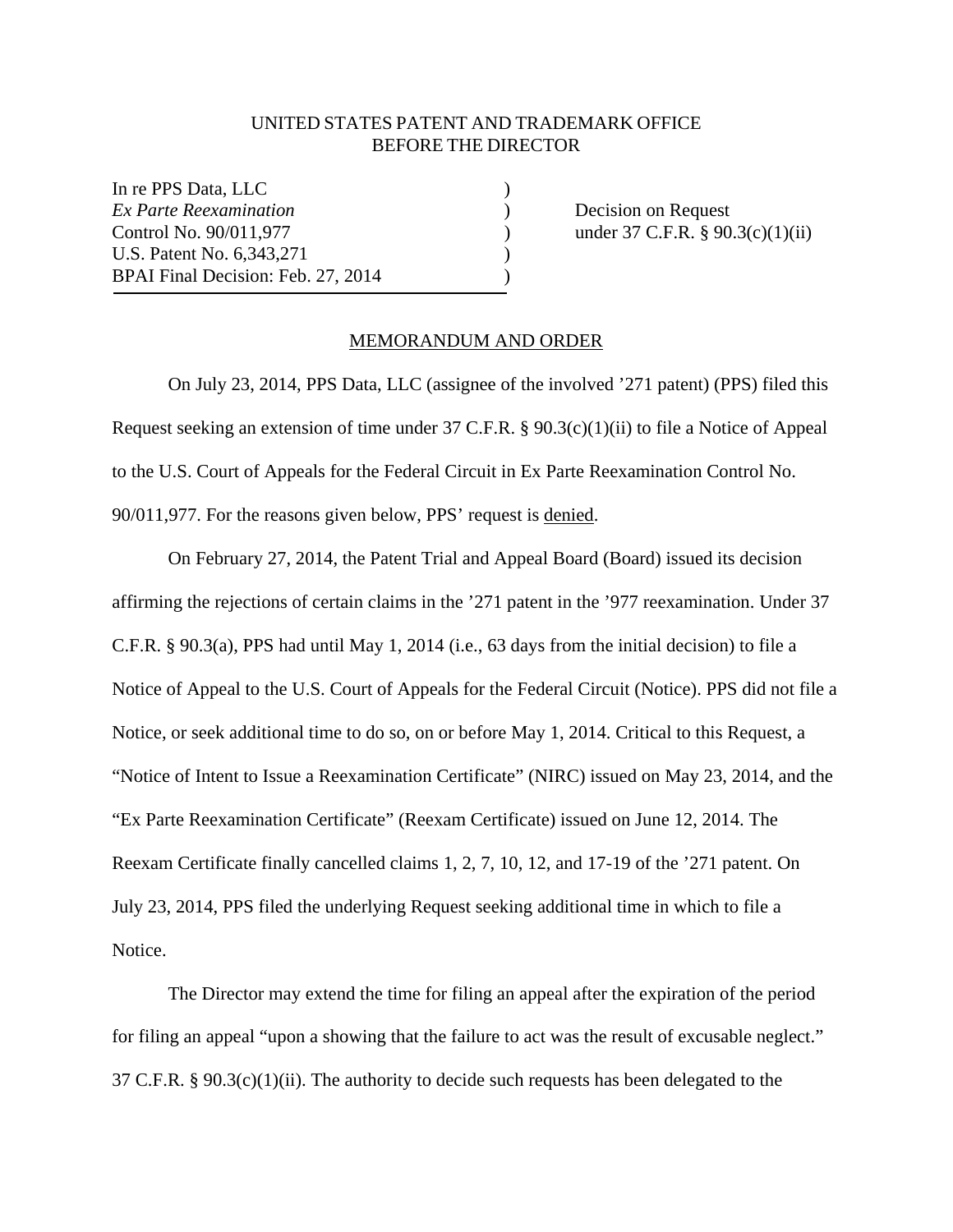Solicitor. *See* MPEP § 1002.02(k)(3). In determining excusable neglect, the USPTO applies the standard used by the Federal Courts. *See* MPEP § 1216; *see, e.g.*, *Acqis LLC v. Hewlett-Packard Co.* (withdrawn) & IBM (withdrawn), Memorandum and Order on 37 C.F.R. § 90.3 Request (*Inter Partes* Reexam Control No. 95/001,475) (Oct. 2, 2015); *Rambus, Inc. v. Nvidia, Corp*., Memorandum and Order on 37 C.F. R. § 90.3 Request (*Inter Partes* Reexam Control No. 95/001,169) (Jul. 11, 2013). The "excusable neglect" inquiry is

an equitable one, taking account of all relevant circumstances surrounding the party's omission. These include . . . [1] the danger of prejudice to [another party], [2] the length of the delay and its potential impact on judicial proceedings, [and 3] the reason for the delay, including whether it was within the reasonable control of the movant, and whether the movant acted in good faith.

*Pioneer Inv. Servs. Co. v. Brunswick Assocs. Ltd. P'ship*, 507 U.S. 380, 395 (1993). Excusable neglect "is understood to encompass situations in which the failure to comply with a filing deadline is attributable to negligence." *Id.* at 390; *see also Information Sys. and Networks Corp. v. United States*, 994 F.2d 792, 796 (Fed. Cir. 1993) (holding that a party's failure to answer a counterclaim based on the mistaken belief that no answer was required constituted excusable neglect for purposes of Fed. R. Civ. P. 60(b)). Moreover, "[a]lthough inadvertence, ignorance of the rules, or mistakes construing the rules do not usually constitute excusable neglect, it is clear that excusable neglect . . . is a somewhat elastic concept and is not limited strictly to omissions caused by circumstances beyond control of the movant." *Pioneer*, 507 U.S. at 392 (internal quotation marks omitted). The third *Pioneer* factor—relating to why the filing was delayed—is generally considered the most important factor in the analysis. *See, e.g.*, *FirstHealth of the Carolinas, Inc. v. Carefirst of Maryland, Inc.*, 479 F.3d 825 (Fed. Cir. 2007); *Pumpkin Ltd. v. The Seed Corps*, 43 USPQ2d 1582, 1587 n.7 (TTAB 1997).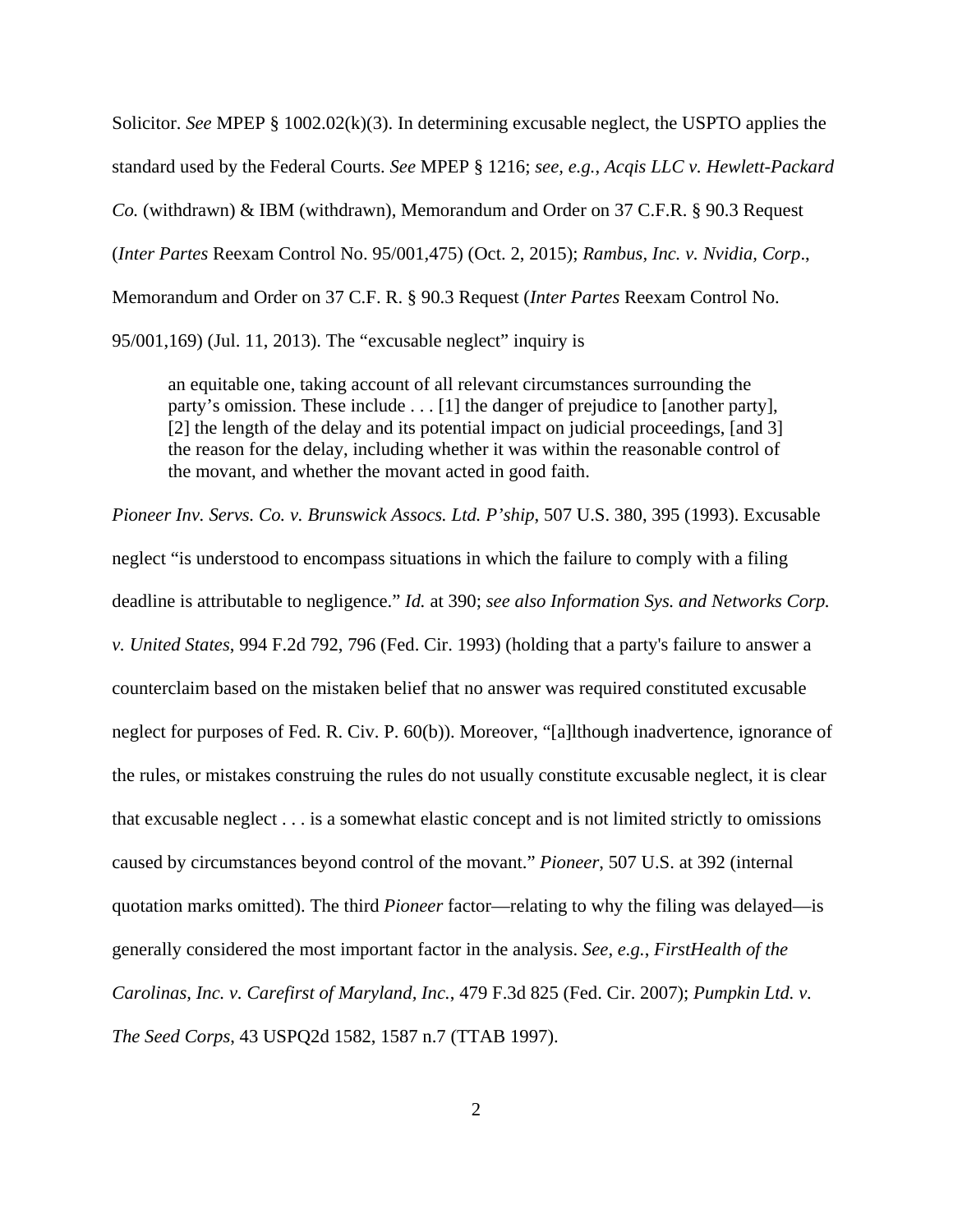On the third factor, PPS explains that its failure to file a timely Notice owes to a "confluence of unfortunate events—partially inadvertent such as not receiving mail and others potentially negligent." Req. at 2. PPS states that it never received a copy of the Board Decision mailed on February 27, 2014. Req. at 2, 4-6. The law firm representing PPS at the time—Kirton McConkie—was receiving USPTO correspondence for the '977 reexamination through regular mail only; no electronic correspondence could be received. Req. at 5. The Board Decision here indicates that it was sent by regular U.S. Mail, but PPS represents that it did not receive it. Req. at 5-6. It was only on May 23, 2014 that PPS' attorneys became aware of the Board Decision when Mr. Tucker—the associate tasked with primary responsibility for the reexamination—checked the electronic reexamination file. Mr. Tucker's review of the electronic file also revealed that the NIRC had issued on the same day. Req. at 5. Mr. Tucker recognized that the time to file an appeal to the Federal Circuit had passed. Req. at 5.

Mr. Tucker contacted Mr. Burton—the Kirton McConkie partner with primary responsibility for interacting with PPS in this reexamination—and informed him of the Board Decision and lapsed appeal deadline. Req. at 6. Per Mr. Burton's instructions, Mr. Tucker prepared an email summarizing the Board decision for the client, and the two met to discuss options, including the availability of a Request such as this one for additional time to seek judicial review. Req. at 6-7. When Mr. Burton subsequently sent the email to PPS on May 28, 2014 informing it of the Board Decision, Mr. Burton neglected to tell PPS either (1) that the appeal deadline had passed or (2) that PPS could request additional time to appeal. Req. at7-8; Miller Decl. Exh. A (May 28, 2014 Tucker email). There is also no indication that PPS was informed that the NIRC had issued, or what that meant for the '977 reexamination. *Id.*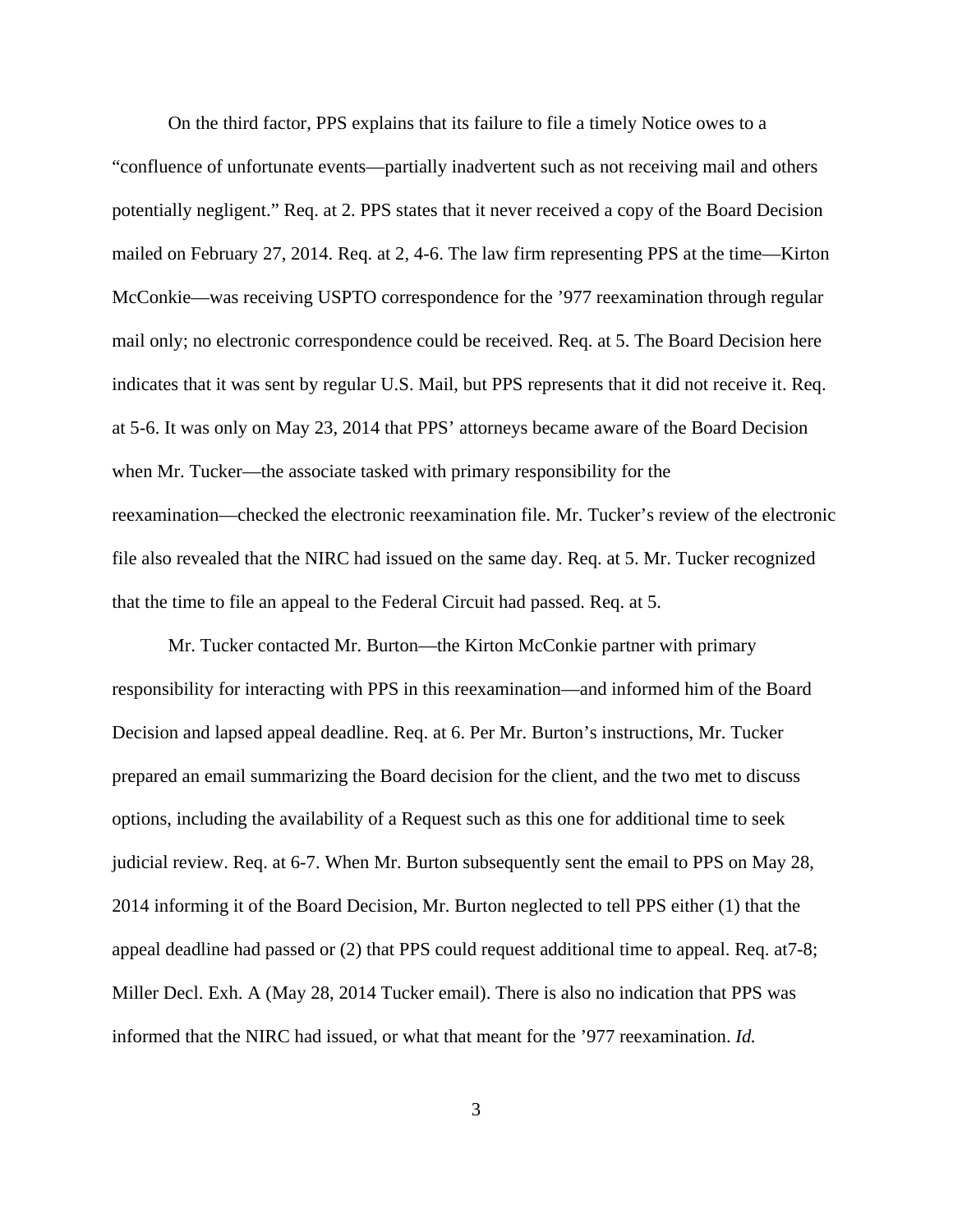The Burton Email was received by PPS in-house counsel Ms. Rena Miller, who represents that she believed there to be "ample time to file a notice of appeal" because the email was silent as to the already-passed deadline. Req. at 8. Ms. Miller states that she handles many legal issues at PPS, a small percentage of which involves intellectual property, and, thus, she relies "on the advice of outside counsel with respect to patent[-]related issues." Req. at 7. On June 17, 2014, Ms. Miller forwarded the Board Decision to different outside counsel—Mr. Anthony Son, then at Wiley Rein LLP—to obtain his independent assessment of the decision. Req. at 8. Mr. Son informed Ms. Miller that same day that the appeal deadline had passed and that an extension request under the "excusable neglect" standard was necessary. Req. at 8. PPS represents that the time between June 28, 2014, and the filing of this Request on July 23, 2014, was spent investigating the facts underlying the events at issue, and preparing this Request and supporting documentation. Req. at 9.

The Director accepts PPS' explanation that its outside counsel did not receive the Board Decision via mail on or before May 23, 2014, despite indications that the Decision was, in fact, mailed. But PPS' counsel's conduct after becoming aware of the Board Decision, which must be considered, is troubling. *See Pioneer*, 507 U.S. at 397 (excusable neglect inquiry focuses on conduct of party and their attorneys); *id.* at 395 (inquiry takes "account of all relevant circumstances surrounding the party's omission"). While PPS' counsel communicated the decision to PPS in a timely fashion on May 28, 2014 after learning of its existence, the Request does not explain why counsel did not provide critical information to PPS directly relevant to pursuing appeal. In particular, no reason is given for counsel's failure to tell PPS (1) that the appeal deadline had passed, (2) that PPS needed to request an extension on the appeal deadline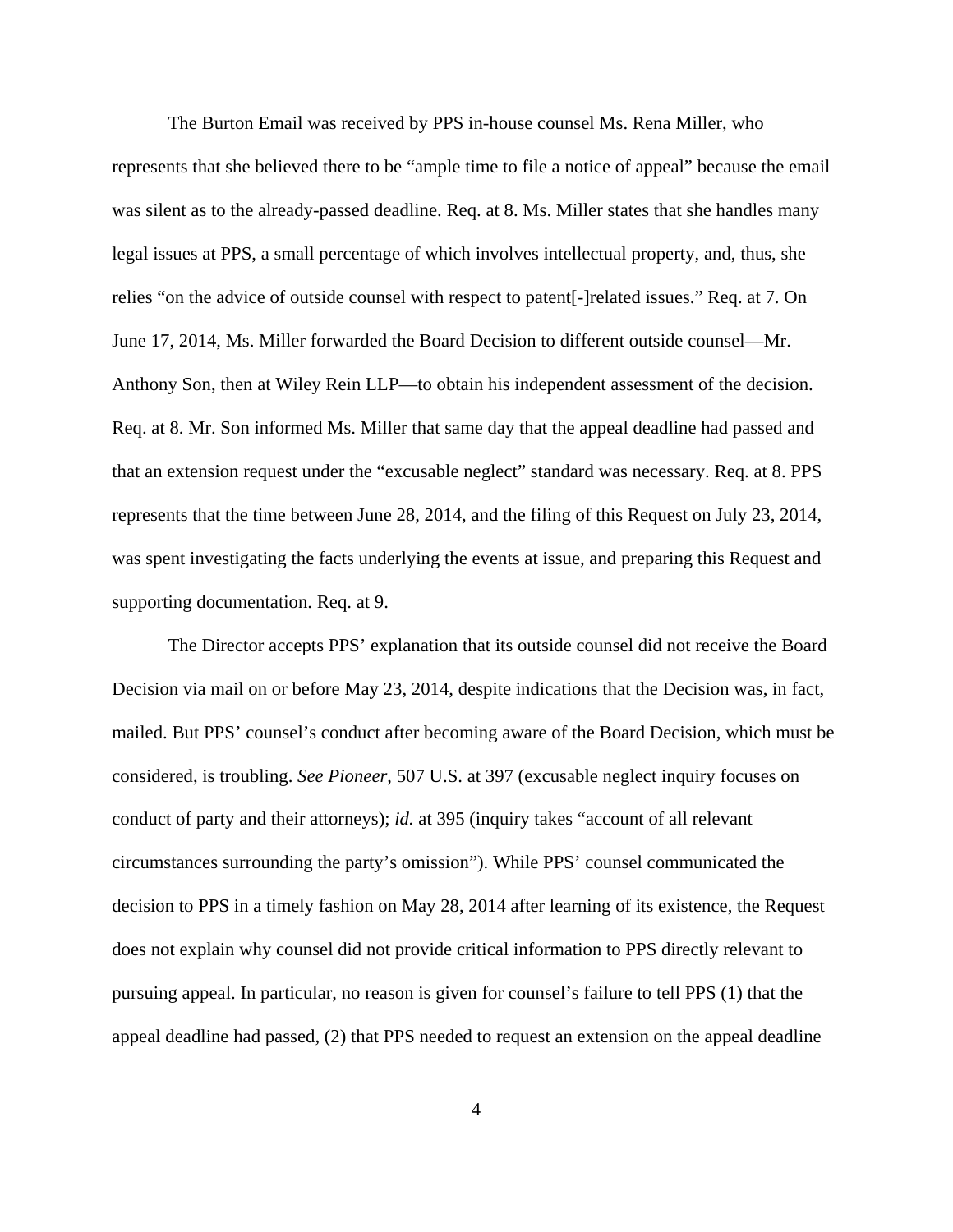to seek any appeal, and (3) that the NIRC had issued, meaning that the Reexam Certificate was forthcoming.

The Director finds that the conduct here constitutes neglect under the "excusable neglect" standard. But the remaining question is whether that negligence is excusable. The failure of PPS' counsel to communicate this critical information was the primary reason why the underlying Request here was not filed until July 23, 2014, after the NIRC and Reexam Certificate had issued. Indeed, it is not clear that this Request would have been filed when it was had PPS not shared the Board Decision with different outside counsel. The Request does not address the impact of the NIRC and Reexam Certificate having both issued before the Request was filed on the merits of the Request. But the facts here regarding the reason for the delay and related timing of the Request weigh heavily against PPS under the third *Pioneer* factor, and thus, against finding "excusable neglect" under Rule 90.

The Reexam Certificate terminated the '977 reexamination proceedings. *See* 37 C.F.R. § 1.570(a); 35 U.S.C. § 307(a); *see also* MPEP § 2287 *Conclusion of Ex Parte Reexamination Proceeding* ("A NIRC informs the patent owner and any third party requester that the reexamination prosecution has been terminated."). The Reexam Certificate was correctly issued here, compelled by 35 U.S.C. § 307(a) once PPS' appeal deadline expired on May 1, 2014:

In a reexamination proceeding under this chapter [35 U.S.C. §§ 301 et seq.], when the time for appeal has expired or any appeal proceeding has terminated, the Director will issue and publish a certificate canceling any claim of the patent finally determined to be unpatentable ….

(emphasis added). Granting PPS additional time after the Reexam Certificate issued would have the practical effect of withdrawing the Reexam Certificate and reopening the '977 reexamination proceedings. Time-extension requests under Rule 90 do not contemplate providing substantive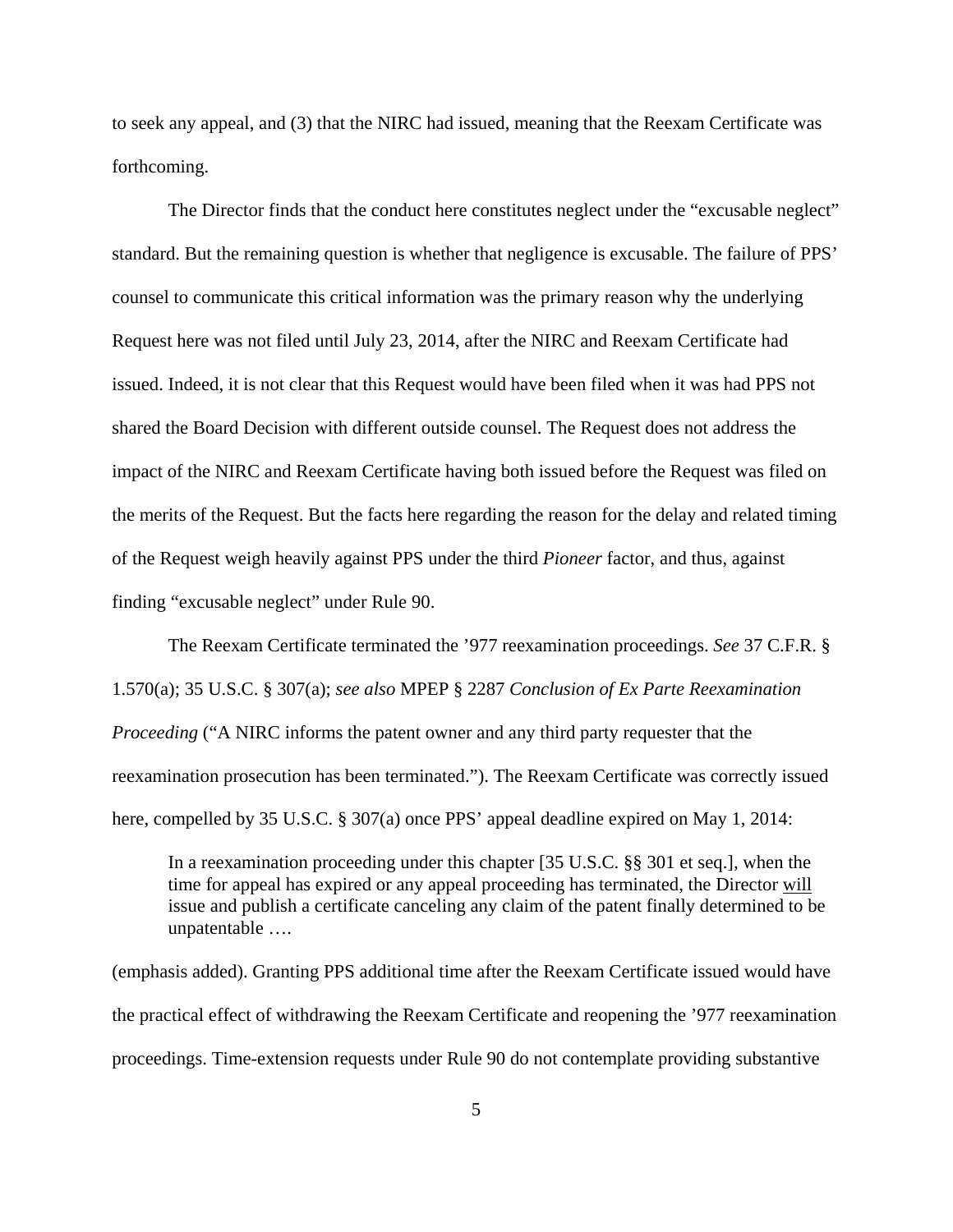relief from actions taken in the underlying proceedings. More importantly, withdrawing a properly-issued Reexam Certificate is a result inconsistent with, if not contrary to, the reexamination statute and USPTO regulations. The relief sought by the Request under Rule 90 is thus foreclosed, at least in the context of this Request.

Additionally, *Pioneer* contemplates consideration of the potential for prejudice to other parties, as well as the "potential impact" on related proceedings, under the first and second factors, respectively, in determining whether "excusable neglect" has been shown. *Pioneer*, 507 U.S. at 395; *FirstHealth*, 479 F.3d at 829 (impact on "judicial proceedings" includes administrative proceedings). The Director finds that granting PPS additional time to pursue review of the Board Decision here would create severe prejudice to the USPTO under the second *Pioneer* factor. The USPTO has a vested interest in respecting the timely conclusion of its proceedings. *See* 35 U.S.C. § 305 (*ex parte* reexamination proceedings to be conducted with "special dispatch"). Granting PPS additional time now to pursue judicial review runs counter to that interest and thus weighs heavily against a finding of excusable neglect. *See, e.g.*, *FirstHealth*, 479 F.3d at 829.

The Director also finds an unacceptable potential for prejudice to the public under the first *Pioneer* factor should the Request be granted. *See Pioneer*, 507 U.S. at 395. The result of the Reexam Certificate—finally cancelling claims 1, 2, 7, 10, 12, and 17-19 of the '271 patent, *see* Ex Parte Reexamination Certificate, Reexamination Control No. 90/011,977 (Jun. 12, 2014))—became binding on all parties once issued. *See, e.g.*, *Fresenius USA, Inc. v. Baxter Int'l, Inc.*, 721 F.3d 1330 (Fed. Cir. 2013). Interested members of the public should be able to rely on the scope of the '271 patent as modified by the Reexam Certificate when organizing their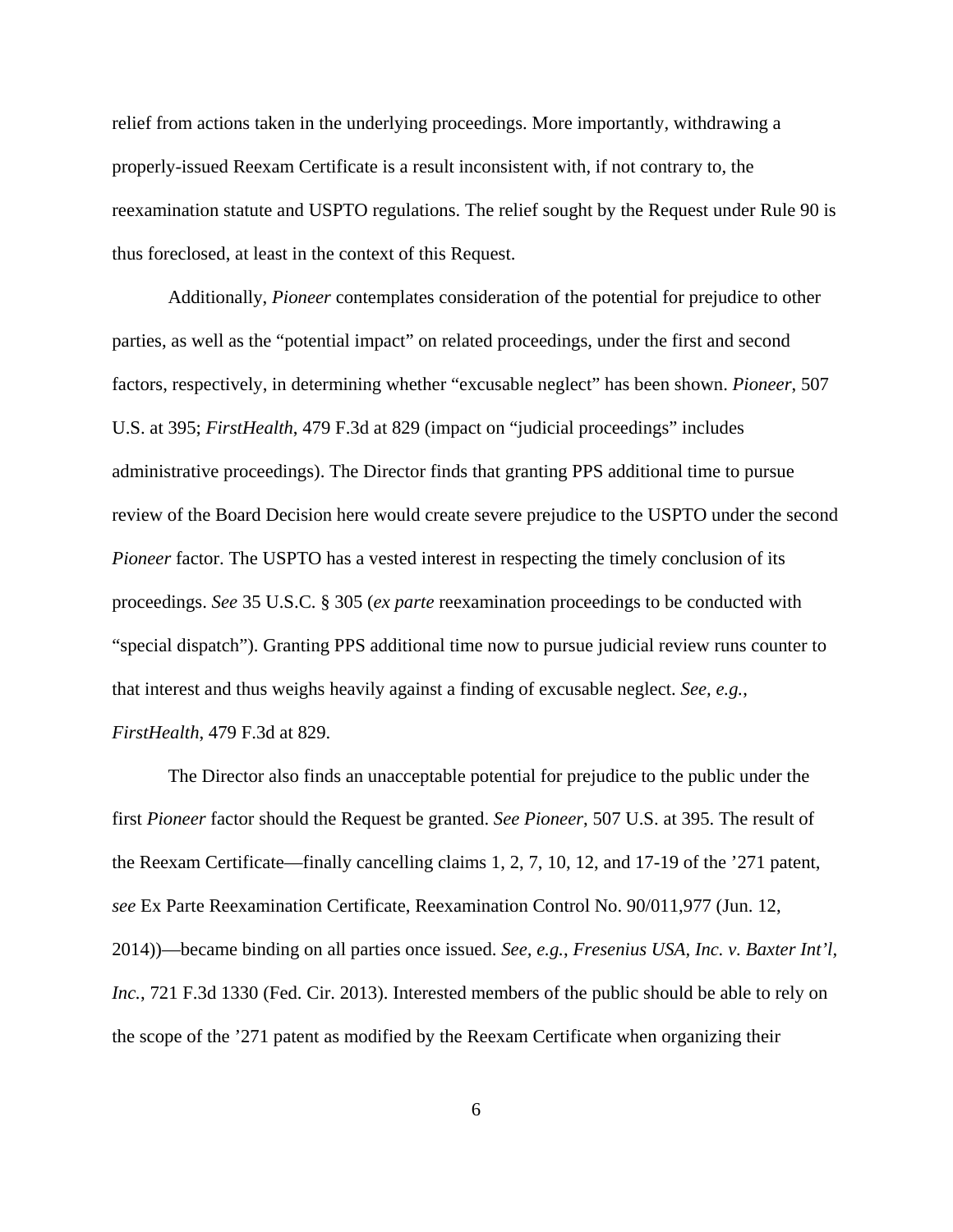business affairs. Reopening these reexamination proceedings to permit PPS to pursue appeal would moot that reliance, and open third parties to possible liability. Indeed, the frequent assertion of the '271 patent in prior litigation (*see* Request at 3) only highlights the distinct danger of prejudice to otherwise unsuspecting parties.

The USPTO has made clear that considering whether "prejudice or issues" may result by excusing a party's inattentiveness to their legal affairs is of paramount importance in deciding whether to grant a request for additional time to pursue judicial review of a Board decision under the "excusable neglect" standard. *See, e.g.*, *Acqis* at 4 ("Similarly, the USPTO and the public should be able to conduct their affairs with the reasonable expectation that parties such as Acqis are conducting theirs in a timely manner; it would be grounds for denying additional time under Rule 90.3(c)[1](ii) if resurrecting a part[y's] appeal rights would cause prejudice or issues for other parties. *See Pioneer*, 507 U.S. at 398 (indicating that prejudice to private parties or 'judicial administration' would be grounds for declining to find neglect 'excusable')."). Rambus and Acqis, for example, were both granted additional time in large part because their requests were sought before either a notice of intent to issue the reexamination certificate, or the certificate itself, had been issued; thus, prejudice to the USPTO or the public in granting the additional time was absent. *See Rambus* at 5; *Acqis* at 5. But the USPTO explained that prejudice would exist "if the USPTO had issued a reexamination certificate, or even a NIRC" in those situations because "the USPTO and public at large should be able to rely upon the timely and proper conclusion of the reexamination proceedings." *Rambus* at 5; *Acqis* at 5. To be sure, there is no *per se* rule against finding excusable neglect when a time-extension request is sought after a notice of intent to issue the reexamination certificate, or the certificate itself, has issued. *See*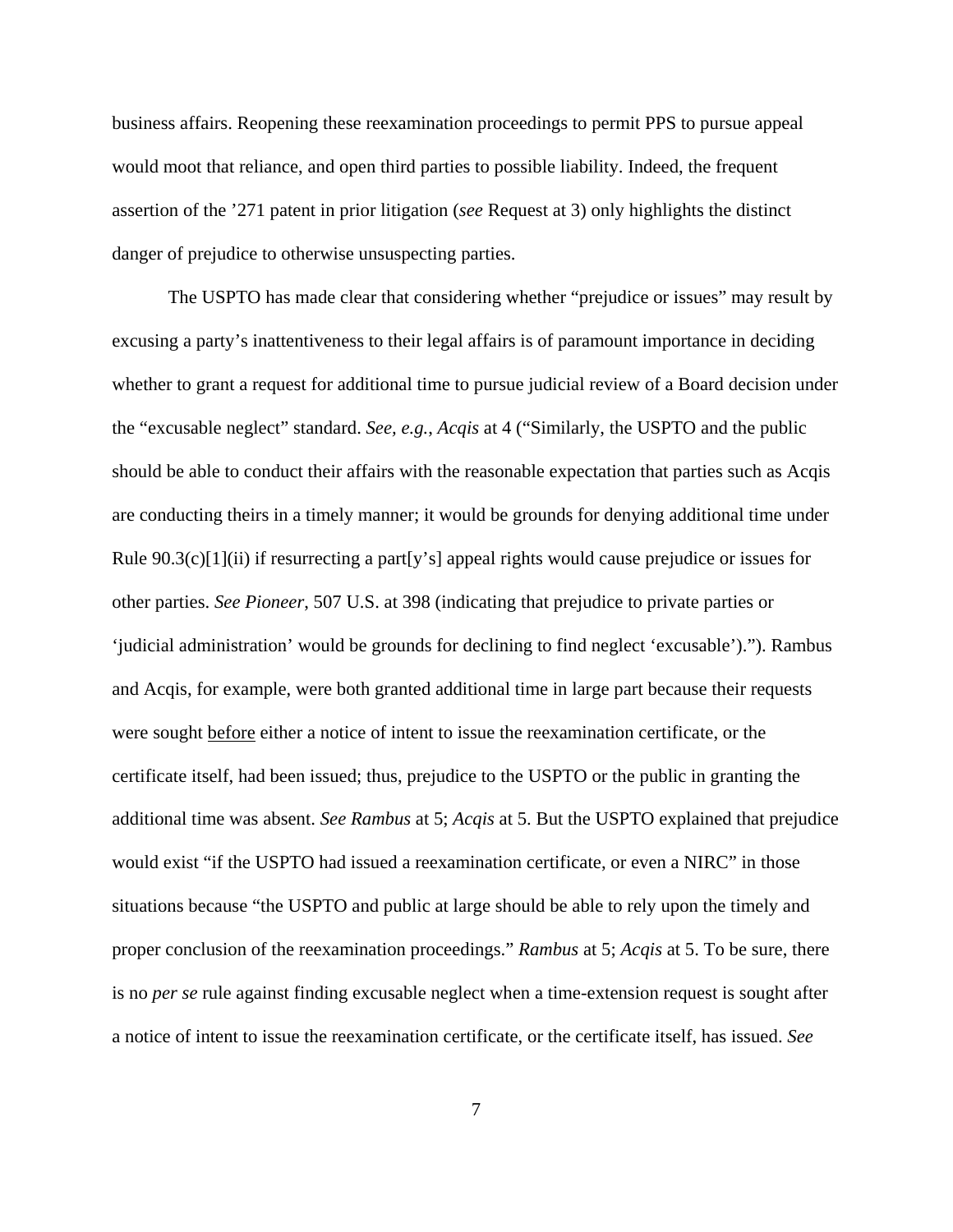*Pincay v. Andrews*, 389 F.3d 853, 855 (9th Cir. 2004). *Rambus* and *Acqis* simply make clear that the presence of such facts makes finding neglect "excusable" more difficult, absent a showing of other extenuating facts or considerations.

Such is the case here. The Request was filed two months after the NIRC issued, and six weeks after the Reexam Certificate issued. While the length of delay between the Board Decision and filing of the Request was relatively short (*see Pioneer*, 507 U.S. at 395), time is always of the essence in seeking an extension under the "excusable neglect" standard; it takes heightened importance in the reexamination context. PPS' attorneys knew that the NIRC had issued when they told PPS about the Board Decision and should have known that the purpose of the NIRC is to give the parties notice that the Reexam Certificate would issue. Nothing prevented PPS' attorneys from informing PPS about that crucial fact. And nothing prevented filing a Request before the Reexam Certificate had issued, which would have presented vastly different facts. *See* Miller Decl. at ¶ 8. The Request was simply filed too late to be granted under the excusable neglect standard, given the real and potential impact of those intervening events on USPTO proceedings and other parties.

The Director is aware that there is no evidence of actual prejudice to a third party on this record. But Rule 90 filings do not contemplate that other parties will file any responsive papers, even in an inter partes setting. *See, e.g.*, *UWA v. AZL*, Memorandum & Order on 37 C.F.R. § 90.3 Request (Int. No. 106,013) (Feb. 26, 2016). Thus, it would be difficult for the Director to assess important considerations regarding prejudice when deciding time-extension requests made under the "excusable neglect" standard without considering the potential for such impact. And, more broadly, the Director is charged with protecting the integrity of USPTO proceedings and

8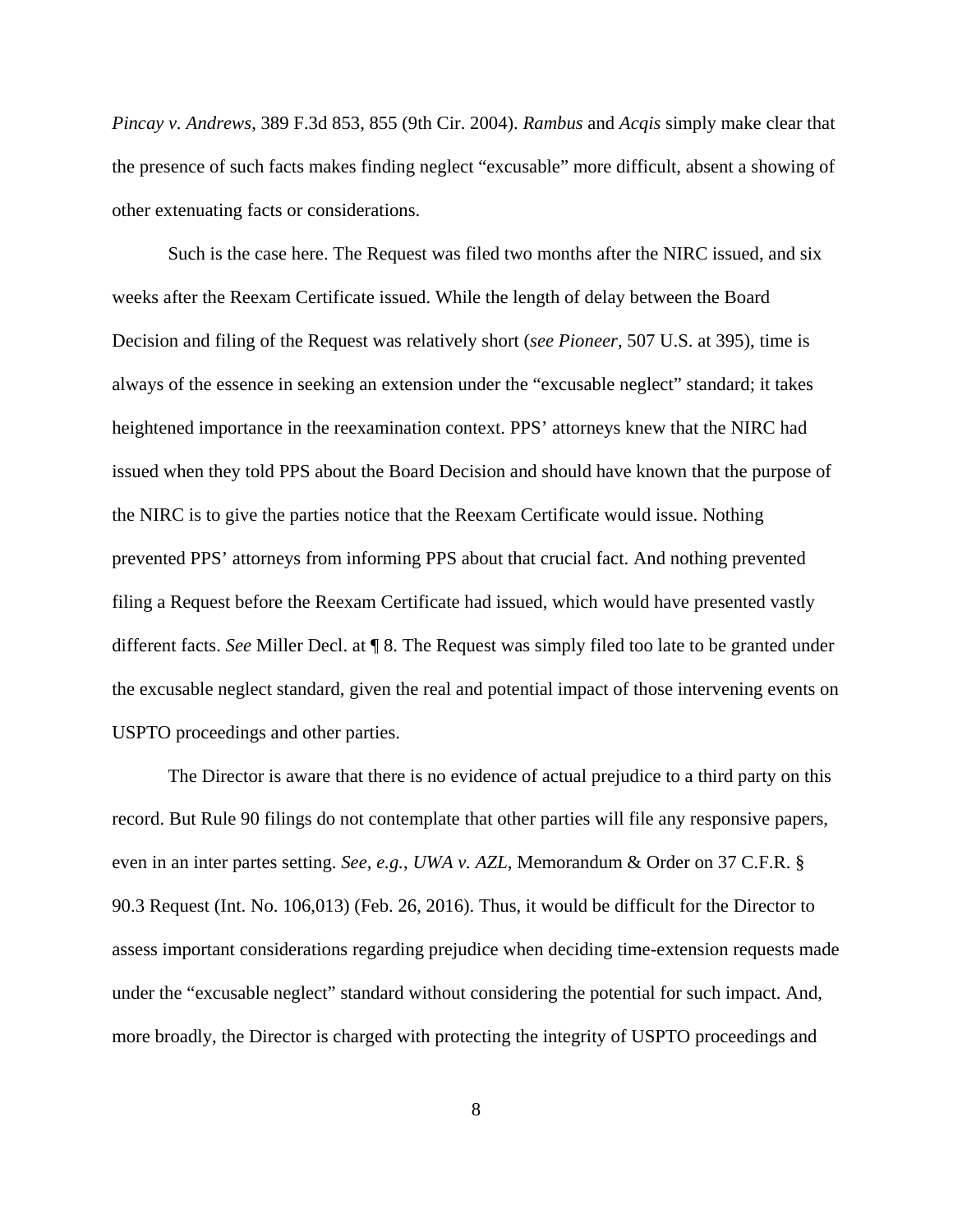the patent system. The equitable principles of the "excusable neglect" standard require that even the potential for prejudice be considered, particularly in the reexamination context. *See Pioneer*, 507 U.S. at 395 (determining whether "excusable neglect" occurred is "an equitable [determination], taking account of all relevant circumstances surrounding the party's omission"). Put simply, if a party is to bear the negative consequences of the patent owner's actions, it should be the patent owner. The Director concludes that, given the facts here, the very real danger for actual prejudice to the public should the Request be granted weighs heavily against such relief.

The negative impact on USPTO proceedings and the public, both actual and potential, is particularly acute here, where the Reexam Certificate has been in effect for nearly two years. The Request reflects that it was received by the USPTO on July 23, 2014, and the Director regrets that it was not addressed before now. The decision here does not turn on the passage of time between filing the Request and this Decision, however; PPS' Rule 90 Request suffered from the same hurdles discussed above when it was filed in July, 2014, as it does today because it was filed after the NIRC and Reexam Certificate had issued. But the Director cannot ignore that the passage of time only increases the negative impact that granting the Request would have on the administrative proceedings, as well as the likelihood of prejudice to the public. *See Pioneer*, 507 U.S. at 395 ("excusable neglect" requires consideration of "all relevant circumstances surrounding the party's omission"). The latter is particularly true; third parties would be eminently justified in long-since assuming that the matter was finally settled as reflected in the Reexam Certificate issued two years ago.

Regarding the impact of the requested extension on pending litigation, the '271 patent

9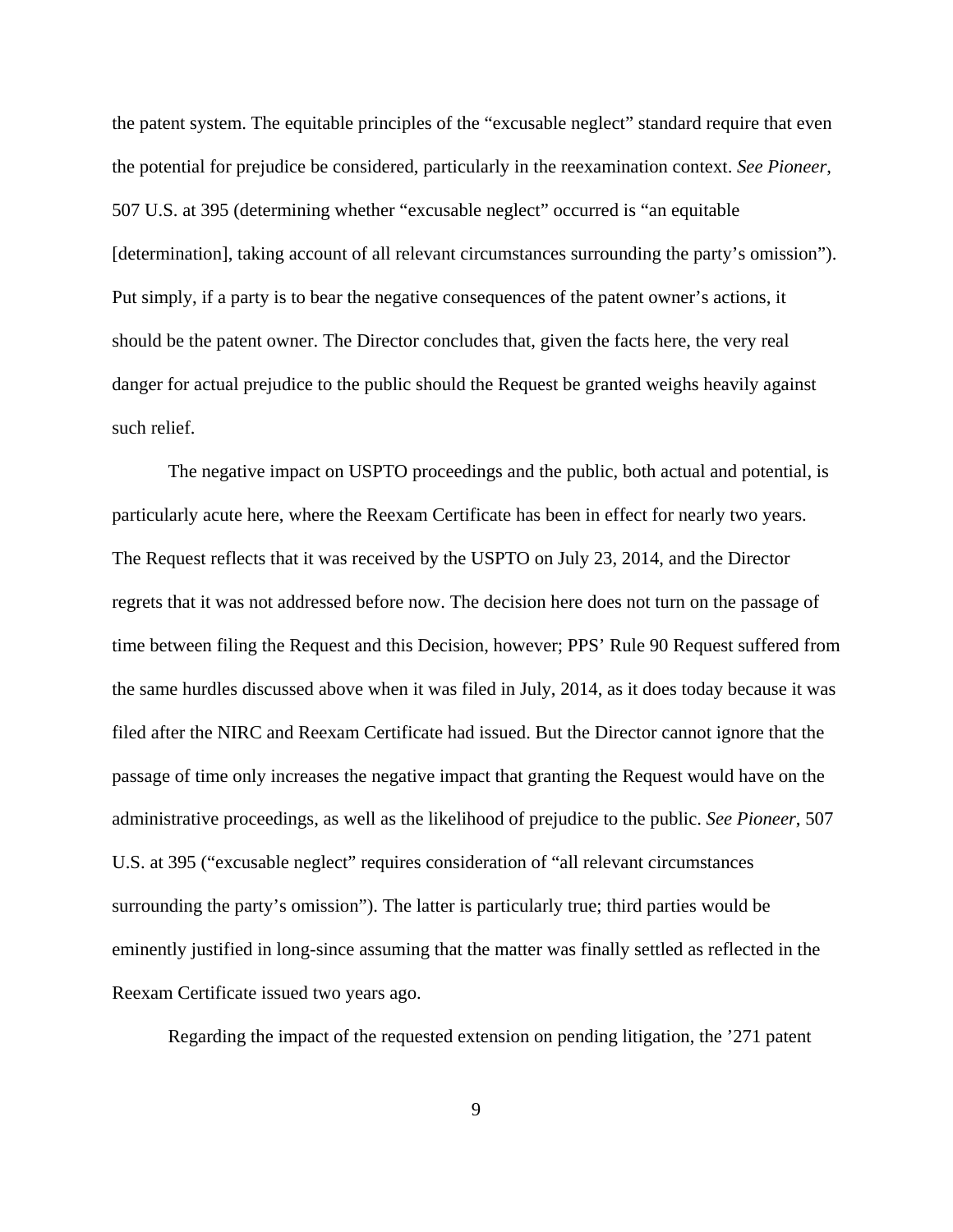was involved in active litigation when the Request was filed. Req. at 3. Review of the dockets for the litigations identified in the Request indicates that all were stayed pending resolution of the '977 reexamination on March 1, 2012. *See, e.g.*, *PPS Data, LLC v. Allscripts Healthcare*  Solutions, Inc., Civil Action No. 3:11-cv-273 (M.D. Fla.), ECF No. 143 (Mar. 1, 2012).<sup>1</sup> The district court eventually asked the parties to provide periodic reexamination status updates. *See, e.g.*, *id.*, ECF No. 153 (Sept. 22, 2014). And the parties filed at least one such update, stating that the Board Decision had issued and that the underlying Request was pending. *See, e.g.*, *id.*, ECF No. 155 (Oct. 3, 2014); *id.*, ECF No. 161 (Jan. 2, 2015). The parties also explained that they were discussing settlement. *See, e.g.*, *id.* Ultimately, the parties settled and motions to dismiss with prejudice were granted in each case between February 4, 2015, and September 15, 2015. *See, e.g.*, *id.*, ECF No. 166 (Mar. 18, 2015).

Thus, the Director is not aware of any active litigation involving the '271 patent that would be negatively impacted by granting the requested extension, which weighs in favor of granting the Request under *Pioneer*. But, to the Director's knowledge, a phone call from PPS' counsel to the Central Reexamination Unit on May 3, 2016, was the first inquiry from PPS regarding the Request's status since it was filed on July 23, 2014. Thus, PPS let the Request remain pending at the USPTO for nearly two years before inquiring as to its status. PPS' silence is curious on its own, but all the more troubling given that the related litigations described above were also pending for at least some of the same time. The reasons for PPS' silence during the pendency of this Request are immaterial to this Decision. The Director merely highlights these facts to emphasize the importance of taking affirmative steps to ensure that time-sensitive

<u>.</u>

<sup>&</sup>lt;sup>1</sup> PPS Data had asserted infringement of at least some of the same claims finally cancelled by the Reexam Certificate. *See, e.g.*, *PPS Data, LLC v. Allscripts Healthcare Solutions, Inc.*, Civil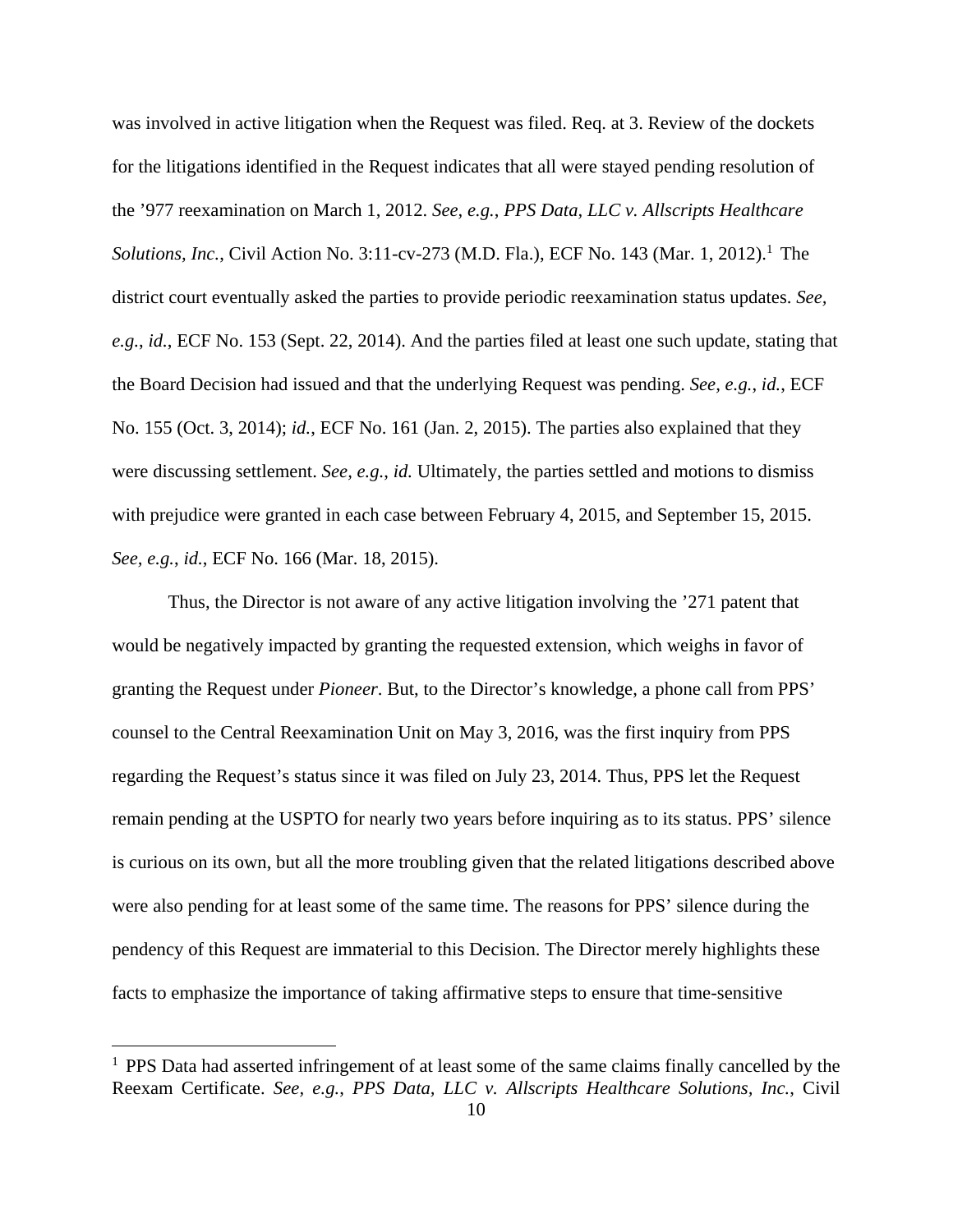matters such as requests under Rule 90 are addressed in a timely manner, particularly when such requests may potentially impact concurrent administrative or judicial proceedings.

 On balance, then, the Director finds that the facts here, considered under the *Pioneer* factors, weigh in favor of denying the requested relief. Resurrecting this Reexamination after the NIRC and Reexam Certificate have issued runs counter to the spirit, if not the letter, of the Patent Act and USPTO regulations. And granting the Request simply creates too many real and potential prejudices to justify excusing PPS' conduct.

 $\overline{a}$